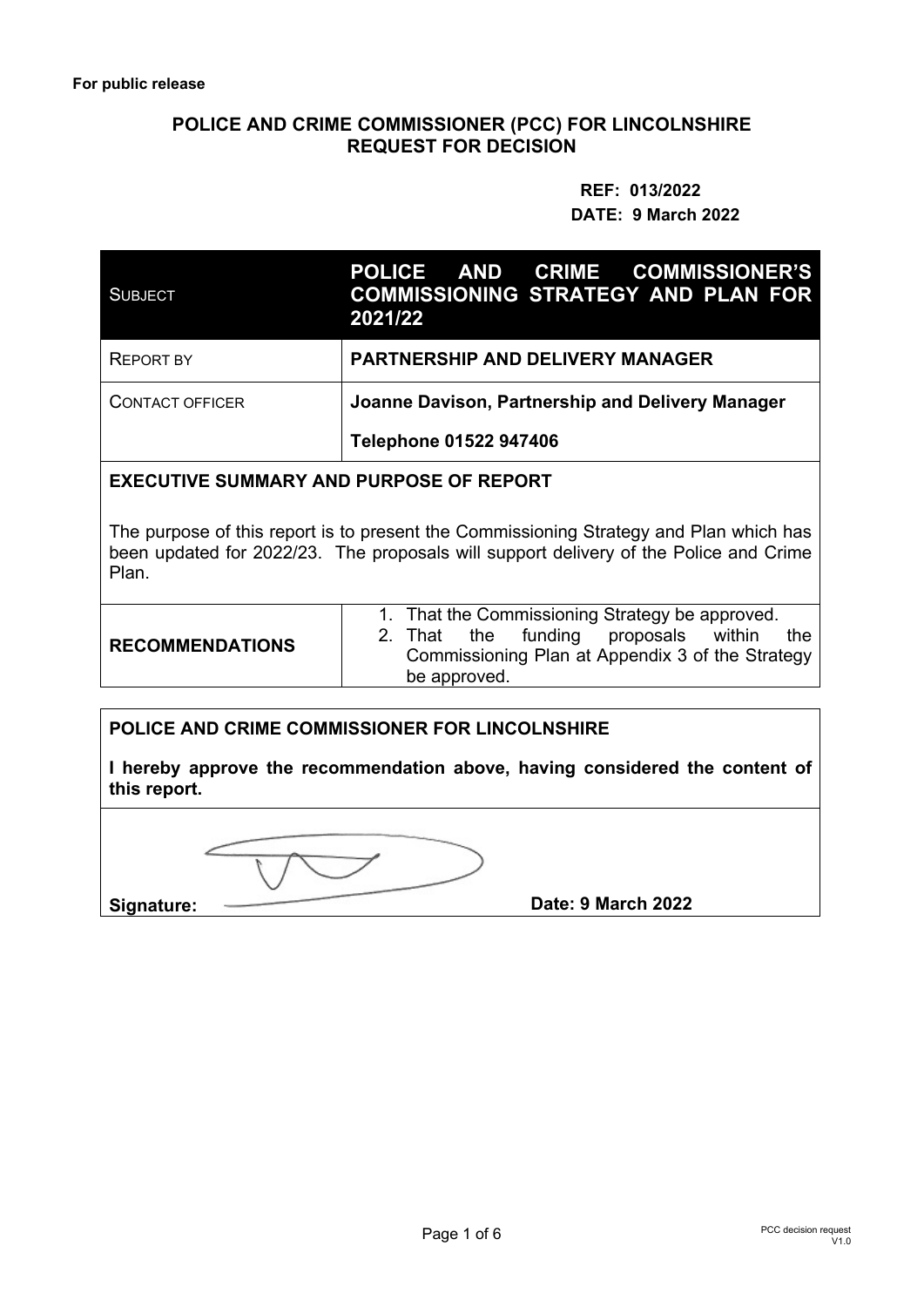# **A. NON-CONFIDENTIAL FACTS AND ADVICE TO THE PCC**

#### **A1. INTRODUCTION AND BACKGROUND**

- 1.1 Police and Crime Commissioners were elected across England and Wales in November 2012 in line with the introduction of the Police and Social Reform Act 2011. Replacing Police Authorities, Police and Crime Commissioners have significantly wider responsibilities that include commissioning services and awarding grants to support delivery of the priorities in accordance with their Police and Crime Plan.
- 1.2 This Commissioning Strategy sets out the principles and framework that will be used in Lincolnshire to commission services. The documents and processes will ensure that all commissioning decisions will be undertaken fairly, openly and transparently, are supported by evidence and provide value for money.
- 1.3 The aims of the Commissioning Strategy are to:
	- Set out the vision and direction for commissioning activity
	- Provide clarity around what we mean by commissioning
	- Define the basic principles which should support all commissioning decisions
	- Identify the key outcomes required to make the OPCC an effective commissioner and client
	- Set out how the OPCC proposes to achieve the intended outcomes
- 1.4 Included as an appendix to the Strategy is the 2022/23 Commissioning Plan. The Police and Crime Commissioner has undertaken discussions with partners regarding the use of funding to support the delivery of the strategic aims and priorities set out within the Community Safety, Policing and Criminal Justice Plan for Lincolnshire 2021 - 2025. Proposals resulting from those discussions are set out in the Commissioning Plan at Appendix C.

# **A2. LINKS TO POLICE AND CRIME PLAN AND PCC'S STRATEGIES/PRIORITIES**

2.1 This commissioning strategy and plan will help to deliver the strategic aims and priorities set out in the key principles of the Community Safety, Policing and Criminal Justice Plan for Lincolnshire 2021-2025. These are: Community Safety and prevention in partnership; Listening, responding and being accountable; Protecting and supporting victims and the vulnerable; Policing that works.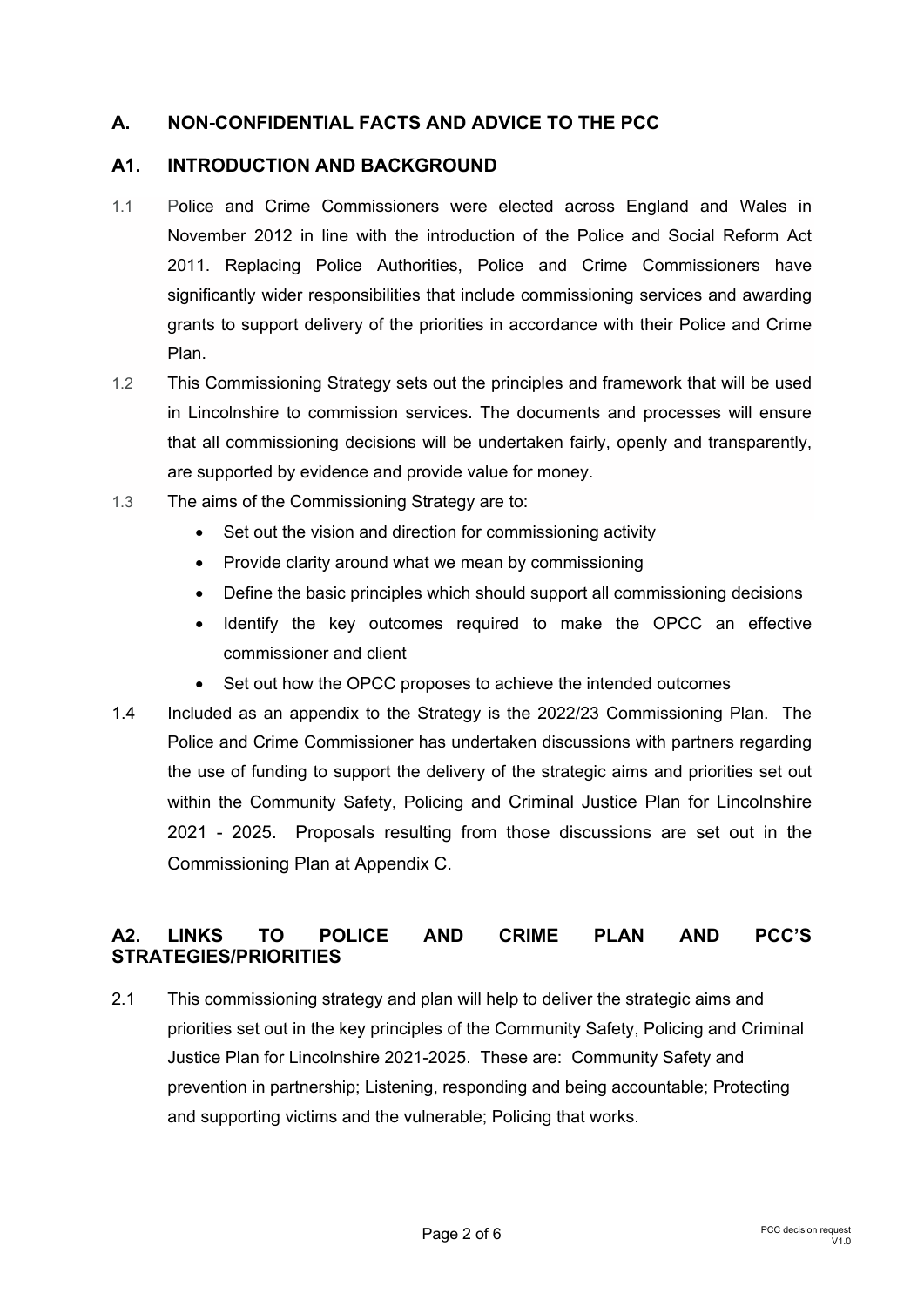## **B. FINANCIAL CONSIDERATIONS**

Provision for the proposals set out in the Commissioning Plan was made in the revenue budget for 2022/23 (Decision Note ref 011/2022) which was approved on 23rd February.

#### **C. LEGAL AND HUMAN RIGHTS CONSIDERATIONS**

[T*his should include the legal powers the PCC has for making the decision]*

Section 9 of the Police Reform and Social Responsibility Act 2011 provides Police and Crime Commissioners with the powers to award crime and disorder grants to any organisations and projects which, in the opinion of the PCC, will secure, or contribute to securing, crime and disorder reduction in the police area.

In addition, Section 143 of the Anti-social Behaviour, Crime and Policing Act 2014 provides Police and Crime Commissioners with powers to provide or commission services. Within the meaning of this section, a PCC may provide or arrange for the provision of:

> (a) services that in the opinion of the PCC will secure, or contribute to securing, crime and disorder reduction in the PCC's area (b) services that are intended by the PCC to help victims or witnesses of, or other persons affected by, offences and anti-social behaviour

(c) services of a description specified in an order made by the Secretary of State.

A PCC arranging for the provision of services under this section may make grants in connection with the arrangements. A grant may be subject to any conditions (including conditions as to repayment) that the PCC thinks appropriate. For the purposes of the legislative provision "anti-social behaviour" means behaviour by a person that causes or is likely to cause harassment, alarm or distress to one or more other persons not of the same household as that person; "crime and disorder reduction" means reduction in levels of:

(a) crime and disorder (including anti-social behaviour and other

behaviour adversely affecting the local environment),

(b) the misuse of drugs, alcohol and other substances, and

(c) re-offending.

#### **D. PERSONNEL AND EQUALITIES ISSUES**

*[This should include a copy of the Equality Impact Assessment, if required]* 

None specific.

## **E. REVIEW ARRANGEMENTS**

Review and evaluation arrangements will be put in place to assess whether intended outcomes have been achieved.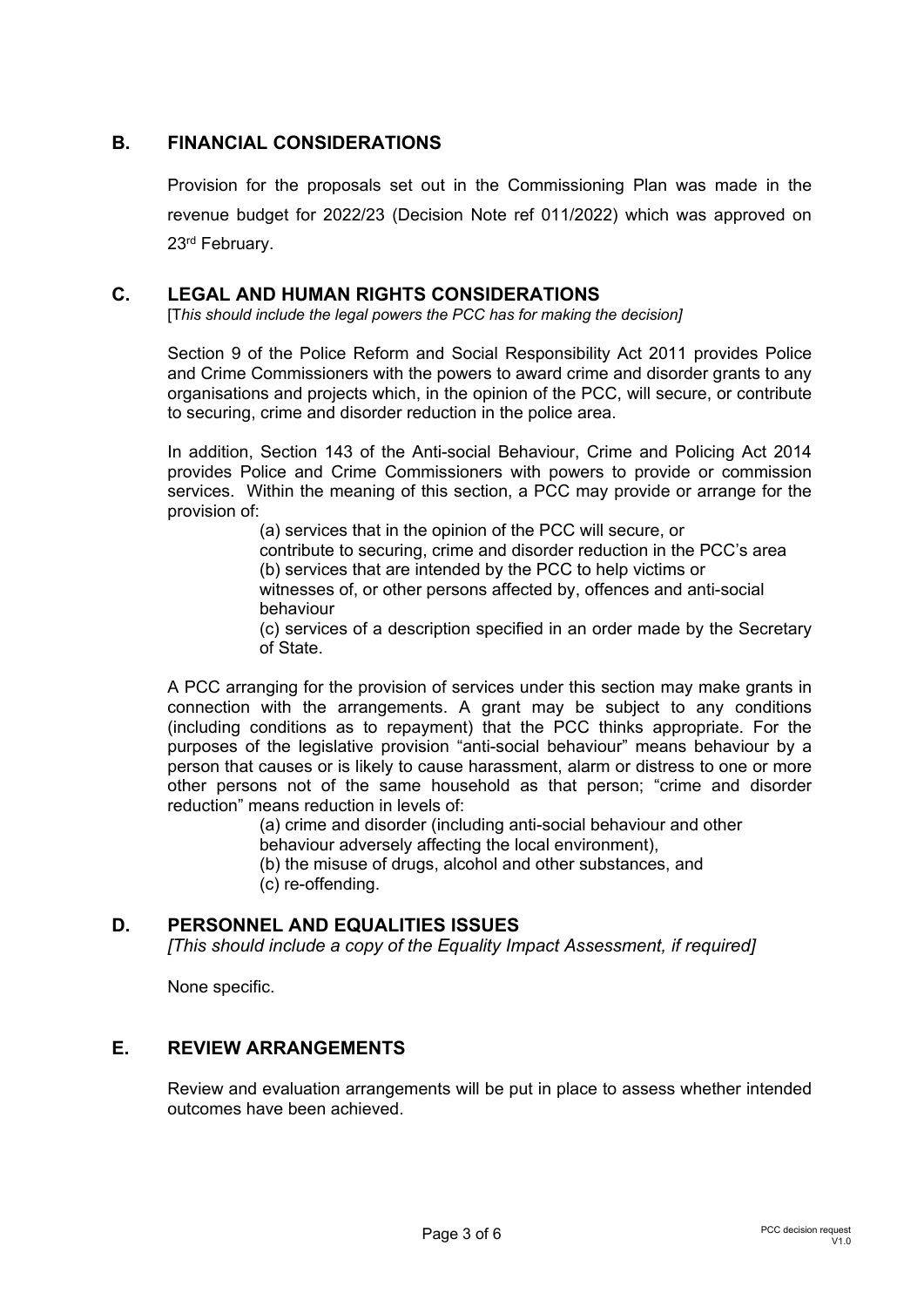## **F. RISK MANAGEMENT**

Through the review and evaluation arrangements as necessary.

#### **G. PUBLIC ACCESS TO INFORMATION**

Information in this form along with any supporting material is subject to the Freedom of Information Act 2000 and other legislation. Part 1 of this form will be made available on the PCC's website within one working day of approval. However, if release by that date would compromise the implementation of the decision being approved, publication may be deferred. An explanation for any deferment must be provided below, together with a date for publication.

#### **Is the publication of this form to be deferred?** No

**If Yes, for what reason:** 

**Until what date:** 

Any facts/advice/recommendations that should not be made automatically available on request should not be included in Part 1 but instead on the separate part 2 form.

**Is there a part 2 form?** No

**If Yes, for what reason:** 

#### **ORIGINATING OFFICER DECLARATION**

|                                                                                     | Initial to confirm |
|-------------------------------------------------------------------------------------|--------------------|
| <b>Originating Officer:</b>                                                         |                    |
| The originating officer recommends this proposal for the reasons<br>outlined above. | JD                 |
| Financial advice:                                                                   |                    |
| The PCC's Chief Finance Officer has been consulted on this                          | JF                 |
| proposal.                                                                           |                    |
| <b>Monitoring Officer:</b>                                                          |                    |
| The PCC's Monitoring Officer has been consulted on this proposal.                   | MВ                 |
|                                                                                     |                    |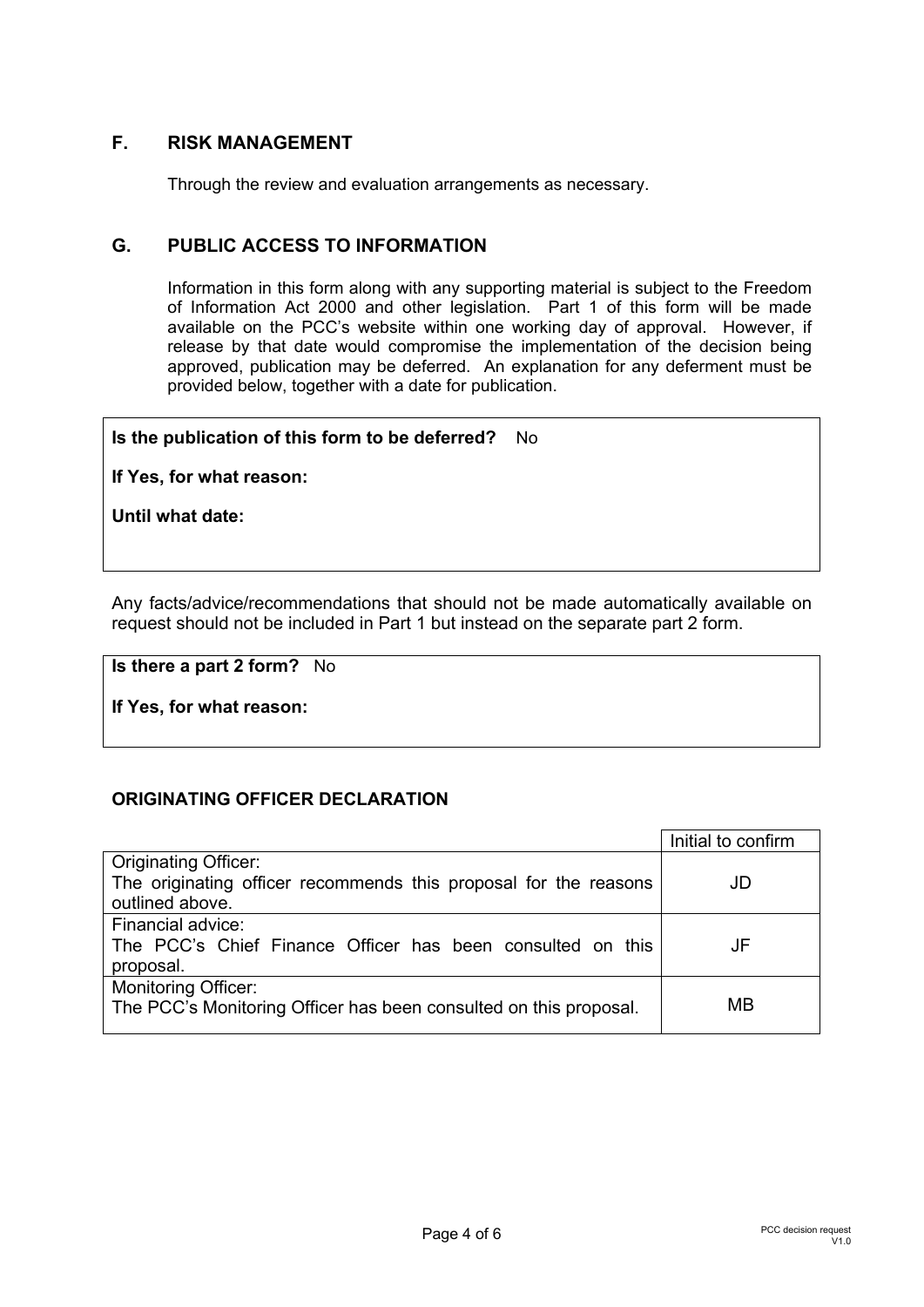## **OFFICER APPROVAL**

#### *Chief Executive*

I have been consulted about the proposal and confirm that financial, legal and equalities advice has been taken into account in the preparation of this report. Consultation outlined above has also taken place. I am satisfied that this is an appropriate request to be submitted to the Police and Crime Commissioner for Lincolnshire.

Ruhe R

**Signature:** Date: 9 March 2022